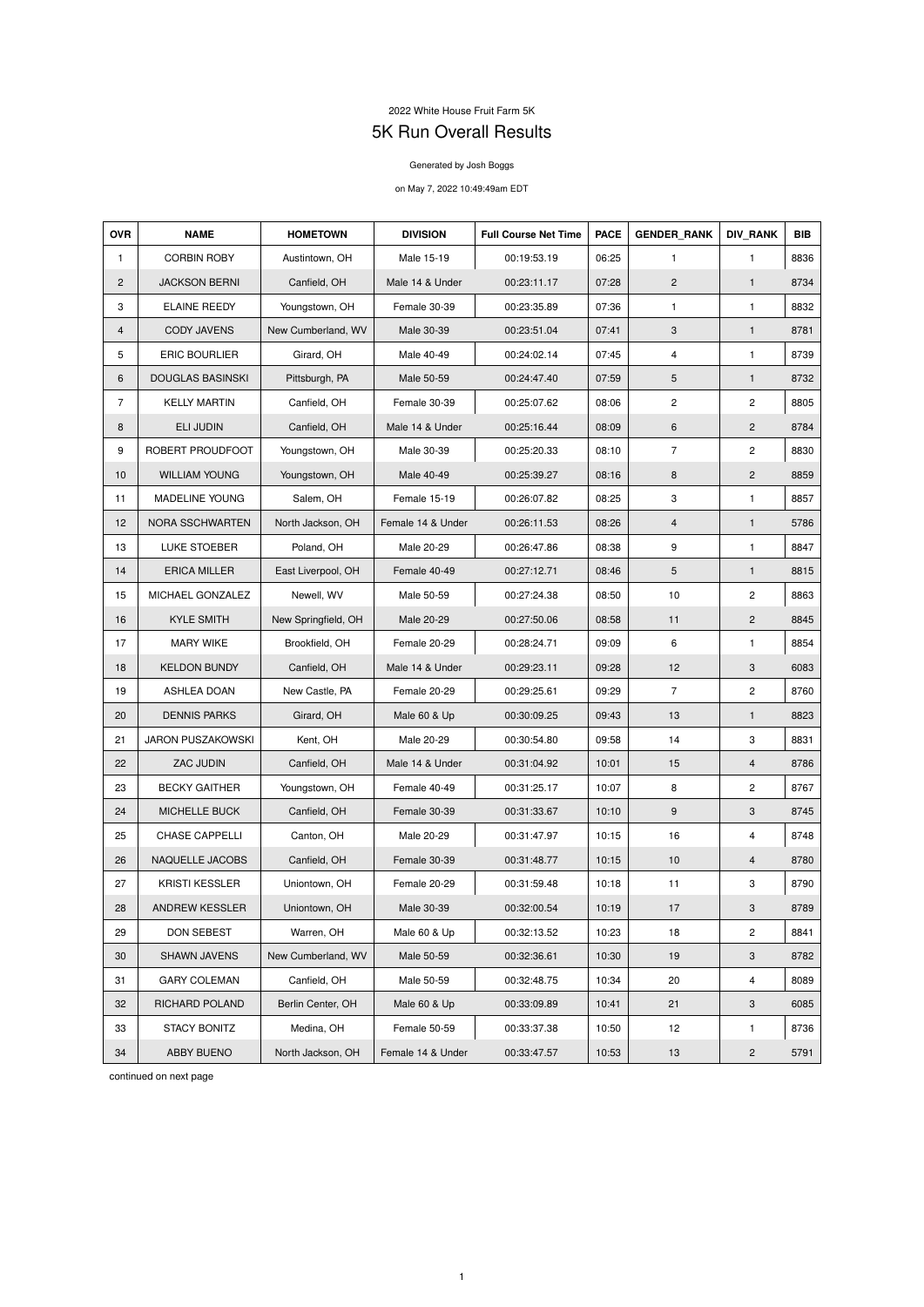continued from previous page

| <b>OVR</b> | <b>NAME</b>             | <b>HOMETOWN</b>    | <b>DIVISION</b>   | <b>Full Course Net Time</b> | <b>PACE</b> | <b>GENDER RANK</b> | <b>DIV RANK</b> | <b>BIB</b> |
|------------|-------------------------|--------------------|-------------------|-----------------------------|-------------|--------------------|-----------------|------------|
| 35         | <b>BRANDON FARR</b>     | Youngstown, OH     | Male 20-29        | 00:33:50.25                 | 10:54       | 22                 | 5               | 8763       |
| 36         | <b>JESSICA CHANEY</b>   | Hubbard, OH        | Female 20-29      | 00:33:52.14                 | 10:55       | 14                 | 4               | 8753       |
| 37         | <b>GINA HEETER</b>      | Youngstown, OH     | Female 30-39      | 00:33:53.58                 | 10:55       | 15                 | 5               | 8774       |
| 38         | <b>KATIE MILLER</b>     | East Liverpool, OH | Female 14 & Under | 00:33:54.18                 | 10:55       | 16                 | 3               | 8816       |
| 39         | <b>DEVIN MILLER</b>     | East Liverpool, OH | Male 40-49        | 00:33:55.38                 | 10:56       | 23                 | 3               | 8814       |
| 40         | <b>KATELYNN MCBEE</b>   | Canfield, OH       | Female 20-29      | 00:33:58.90                 | 10:57       | 17                 | 5               | 8807       |
| 41         | <b>MISSY HENDRIX</b>    | Kent, OH           | Female 20-29      | 00:33:59.72                 | 10:57       | 18                 | 6               | 8775       |
| 42         | <b>COREY BAKER</b>      | Warren, OH         | Male 30-39        | 00:34:15.43                 | 11:02       | 24                 | 4               | 6086       |
| 43         | <b>KRISTI BENNETT</b>   | Lake Milton, OH    | Female 30-39      | 00:34:32.97                 | 11:08       | 19                 | 6               | 8733       |
| 44         | <b>JEFF DILLON</b>      | Salem, OH          | Male 60 & Up      | 00:34:45.22                 | 11:12       | 25                 | 4               | 8759       |
| 45         | ALES GOTSCHALL          | MinervaMinerva, OH | Male 20-29        | 00:34:53.67                 | 11:14       | 26                 | 6               | 8771       |
| 46         | <b>MEGAN BUNDY</b>      | Canfield, OH       | Female 30-39      | 00:35:14.51                 | 11:21       | 20                 | $\overline{7}$  | 6084       |
| 47         | <b>DARCY SMITH</b>      | Lisbon, OH         | Female 30-39      | 00:35:33.73                 | 11:27       | 21                 | 8               | 8843       |
| 48         | <b>KATIE KRAWCHYK</b>   | Columbiana, OH     | Female 30-39      | 00:36:15.68                 | 11:41       | 22                 | 9               | 8800       |
| 49         | PAT PATTERSON           | Cuyahoga Falls, OH | Male 50-59        | 00:36:19.13                 | 11:42       | 27                 | 5               | 8824       |
| 50         | <b>JOHN JUDIN</b>       | Canfield, OH       | Male 40-49        | 00:36:22.79                 | 11:43       | 28                 | 4               | 8785       |
| 51         | NICOLE CORNELL          | Rootstown, OH      | Female 30-39      | 00:36:26.29                 | 11:44       | 23                 | 10              | 8754       |
| 52         | <b>KRISTEN CAPPELLI</b> | Alliance, OH       | Female 20-29      | 00:37:06.71                 | 11:57       | 24                 | $\overline{7}$  | 8749       |
| 53         | <b>GRAHAM BOSWELL</b>   | Canton, OH         | Male 14 & Under   | 00:37:45.36                 | 12:10       | 29                 | 5               | 8738       |
| 54         | AFTAN FORTSCH           | Munroe Falls, OH   | Female 30-39      | 00:37:46.92                 | 12:10       | 25                 | 11              | 8764       |
| 55         | <b>ERIC FORTSCH</b>     | Munroe Falls, OH   | Male 30-39        | 00:37:47.49                 | 12:10       | 30                 | 5               | 8765       |
| 56         | <b>TAYLOR DOAN</b>      | New Castle, PA     | Male 20-29        | 00:37:49.18                 | 12:11       | 31                 | $\overline{7}$  | 8761       |
| 57         | STEPHANIE MARSHALL      | Greenville, PA     | Female 30-39      | 00:38:05.35                 | 12:16       | 26                 | 12              | 8804       |
| 58         | <b>KEN GWIRTZ</b>       | North Lima, OH     | Male 60 & Up      | 00:38:05.68                 | 12:16       | 32                 | 5               | 8772       |
| 59         | <b>GAVIN BOSWELL</b>    | Canton, OH         | Male 14 & Under   | 00:38:07.96                 | 12:17       | 33                 | 6               | 8737       |
| 60         | <b>CAROLINN MILLS</b>   | Canton, OH         | Female 20-29      | 00:38:09.87                 | 12:18       | 27                 | 8               | 8817       |
| 61         | <b>MEGAN MCMASTER</b>   | Columbiana, OH     | Female 30-39      | 00:38:09.94                 | 12:18       | 28                 | 13              | 8808       |
| 62         | <b>MARCELLA MASTERS</b> | Canfield, OH       | Female 40-49      | 00:38:12.16                 | 12:18       | 29                 | 3               | 8806       |
| 63         | DAN KELLGREN            | Youngstown, OH     | Male 50-59        | 00:38:12.78                 | 12:18       | 34                 | 6               | 8787       |
| 64         | <b>LUKE BYERS</b>       | Warren, OH         | Male 15-19        | 00:38:20.45                 | 12:21       | 35                 | $\mathbf{2}$    | 8861       |
| 65         | SAMANTHA SACCO          | Lisbon, OH         | Female 20-29      | 00:38:22.09                 | 12:21       | 30                 | 9               | 8839       |
| 66         | <b>SEAN YOUNG</b>       | Warren, OH         | Male 50-59        | 00:38:23.55                 | 12:22       | 36                 | $\overline{7}$  | 8858       |
| 67         | PAMELA BYERS            | Warren, OH         | Female 50-59      | 00:38:25.20                 | 12:22       | 31                 | $\mathbf{2}$    | 8860       |
| 68         | <b>ANITA WILSON</b>     | Salem, OH          | Female 40-49      | 00:38:29.36                 | 12:24       | 32                 | 4               | 8855       |
| 69         | <b>JULIE KIMPEL</b>     | Canfield, OH       | Female 50-59      | 00:38:32.49                 | 12:25       | 33                 | 3               | 8792       |
| 70         | <b>CAROLYN FRANJKO</b>  | Leetonia, OH       | Female 50-59      | 00:38:36.40                 | 12:26       | 34                 | 4               | 8766       |
| 71         | <b>LAUREN PERKINS</b>   | Newton Falls, OH   | Female 20-29      | 00:38:51.32                 | 12:31       | 35                 | 10              | 8826       |
| 72         | <b>JULIE RUTHERFORD</b> | Newton Falls, OH   | Female 40-49      | 00:38:53.70                 | 12:32       | 36                 | 5               | 8838       |
| 73         | ALYSSA KIENZLE          | Louisville, OH     | Female 20-29      | 00:39:21.41                 | 12:41       | 37                 | 11              | 8791       |
| 74         | ABBIE SLATZER           | Youngstown, OH     | Female 30-39      | 00:39:45.45                 | 12:48       | 38                 | 14              | 8090       |
| 75         | <b>BRADY WALDORF</b>    | Twinsburg, OH      | Male 15-19        | 00:39:59.19                 | 12:53       | 37                 | $\sqrt{3}$      | 8862       |

continued on next page